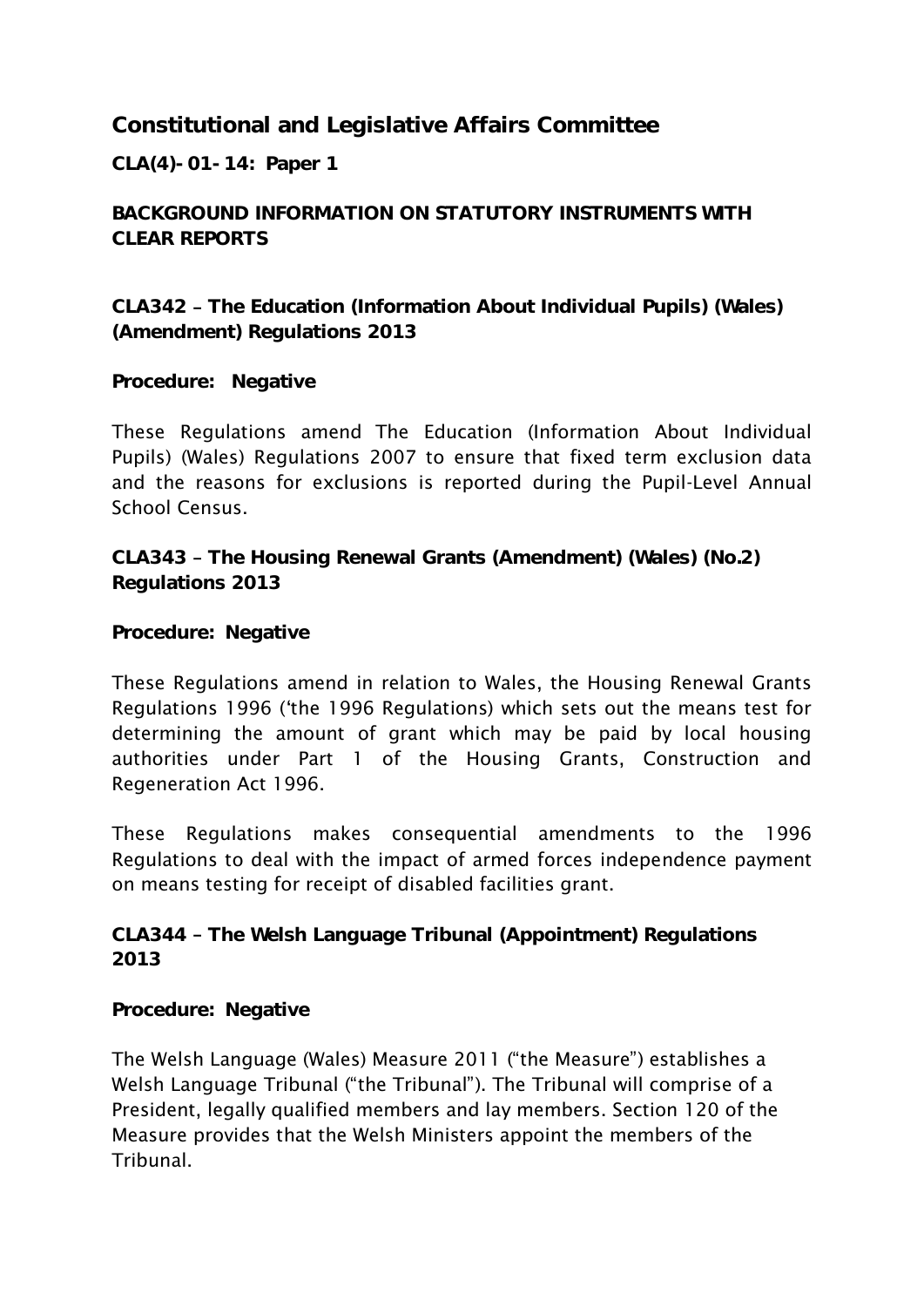Paragraph 9(1) of Schedule 11 to the Measure enables the Welsh Ministers to make provision, by way of regulations, about the appointment of members of the Tribunal (referred to in the Measure as "appointment regulations").

These Regulations place duties on the Welsh Ministers in making appointments to the Tribunal.

**CLA345 The Education (Student Support) (Wales) Regulations 2013**

**Procedure: Negative**

These Regulations provide for financial support for students who are ordinarily resident in Wales taking designated higher education courses in respect of academic years beginning on or after 1 September 2014. They consolidate with some changes, the Education (Student Support) (Wales) Regulations 2012 ("the 2012 Regulations"). The 2012 Regulations are revoked subject to Regulation 3 of these Regulations and continue to apply to the provision of support to students in relation to an academic year which begins on or after 1 September 2013 but before 1 September 2014.

**CLA346 - The Feed (Hygiene and Enforcement) and the Animal Feed (Wales) (Amendment) Regulations 2013**

**Procedure: Negative**

These Regulations provide for the execution and enforcement of Commission Regulation (EU) No. 225/2012 amending Annex II to Regulation (EC) No. 183/2005 of the European Parliament and of the Council as regards the approval of establishments placing on the market, for feed use, products derived from vegetable oils and blended fats and as regards the specific requirements for production, storage, transport and dioxin testing of oils, fats and products derived thereof (OJ No. L77, 16.3.2012, p.1).

**CLA347 - The Prevention of Social Housing Fraud (Detection of Fraud) (Wales) Regulations 2014<sup>1</sup>**

**Procedure: Affirmative**

**.**